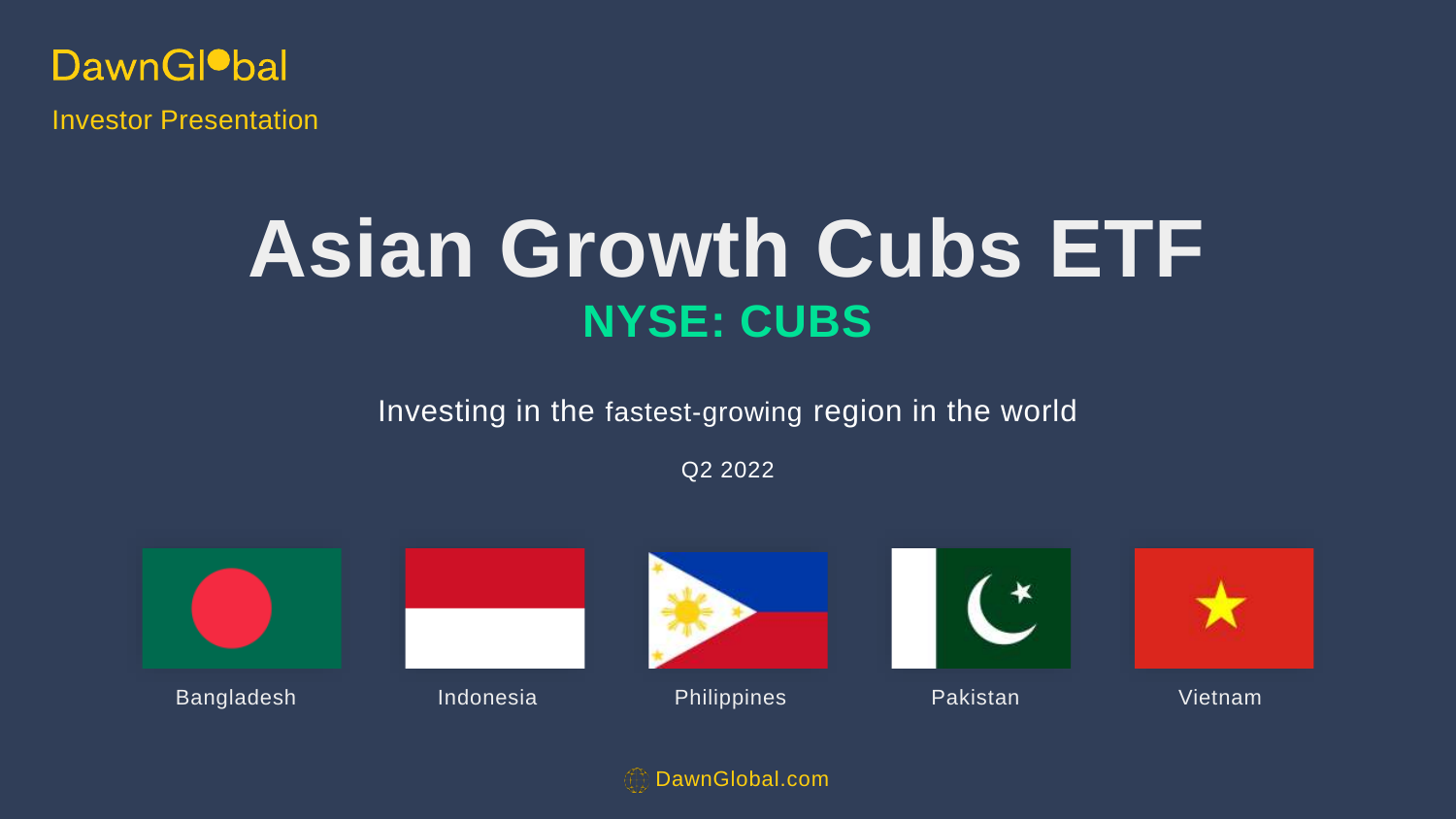## **Investors Still Love Emerging Markets**

Foreign inflows >\$450bn since Jan-2020, with 90% concentrated on BRIC + Korea + Taiwan



Source: Debt + Equity. Institute of International Finance as of Q1-2022 Strictly for Distribution outside the EU/UK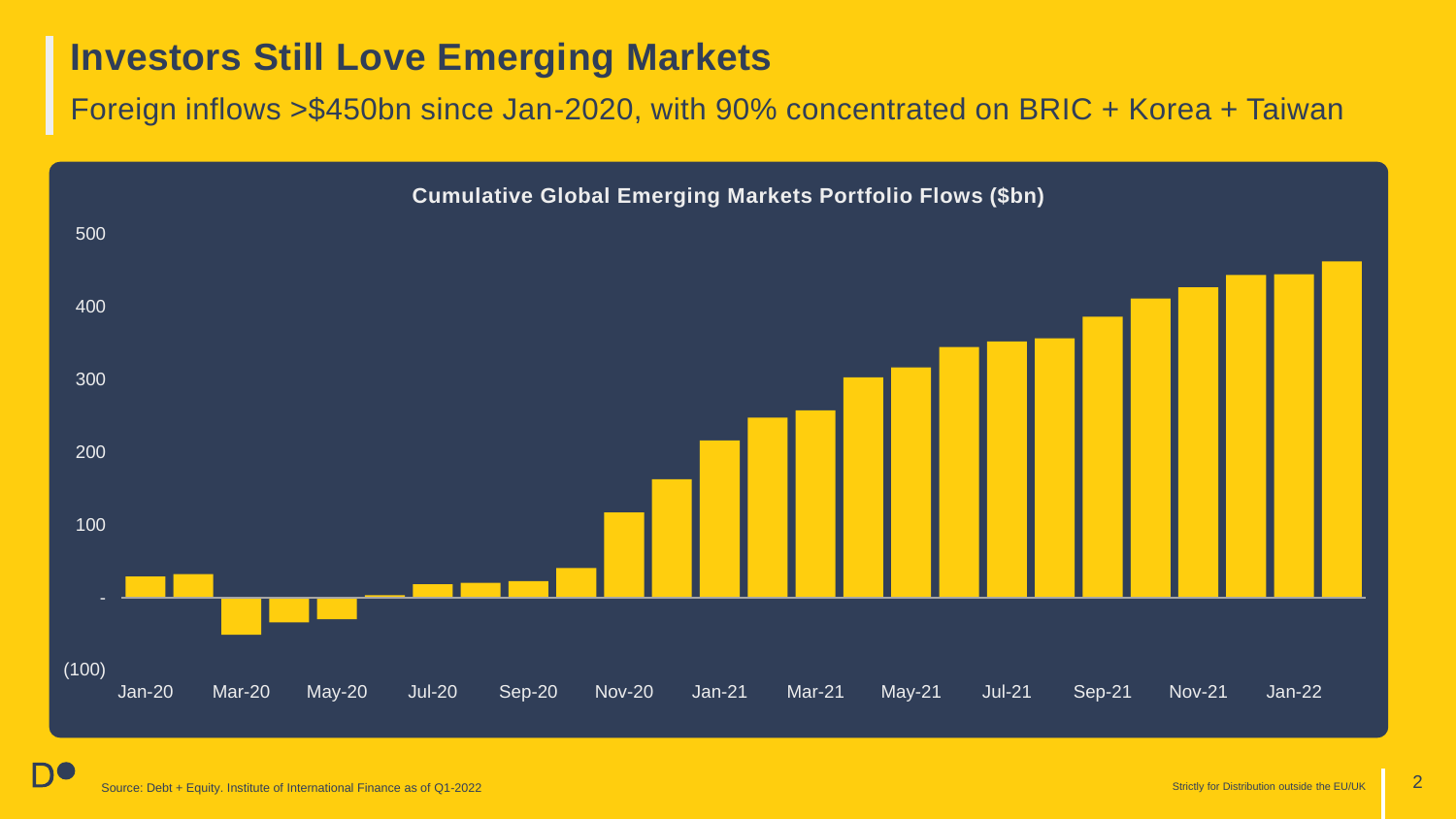## **Despite Inflows, Press Headlines are Increasingly Bearish about EM**

Conflict in Ukraine leads investors to question new world order and global alliances

### **FINANCIAL TIMES**

# **Emerging markets: all risk** and few rewards?

As inflation spirals and growth rates slow, the case for investing in emerging markets has rarely been weaker

Jonathan Wheatley in London FEBRUARY 15 2022

## **Bloomberg China Is Hidden Risk for Emerging Markets Behind Russia's War**

Sinking tech shares overshadow Russia's war in equity gauge Regulatory risks are rising again in Beijing, hitting stocks 6 March 2022, 16:00 GMT Updated on 7 March 2022, 13:14 GMT

**FINANCIAL TIMES** Emerging markets' slowing growth poses challenge to investors Jonathan Wheatley in London OCTOBER 18 2021

## **Bloomberg**

## **Foreigners Cash Out of Key Asian Emerging Markets Before Fed**

Stocks in Taiwan, Korea and India have seen outflows this week ■ Southeast Asian markets with low tech exposure witness inflows 26 January 2022, 05:46 GMT Updated on 26 January 2022, 08:33 GMT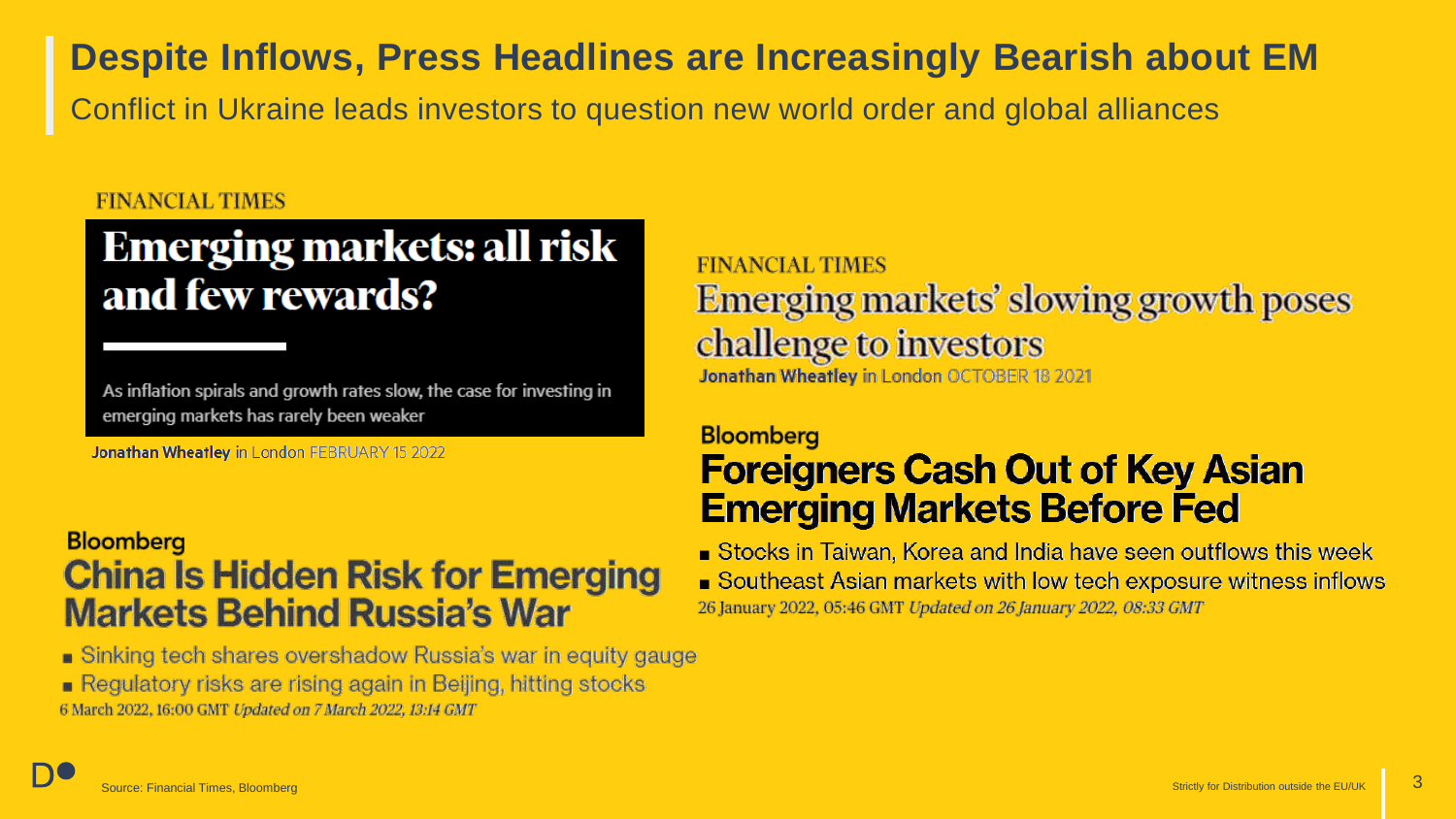## **Can EM Bearishness be Attributable Solely to China?**

Investors read China's lean towards Russia as increasing probability of Taiwan conflict

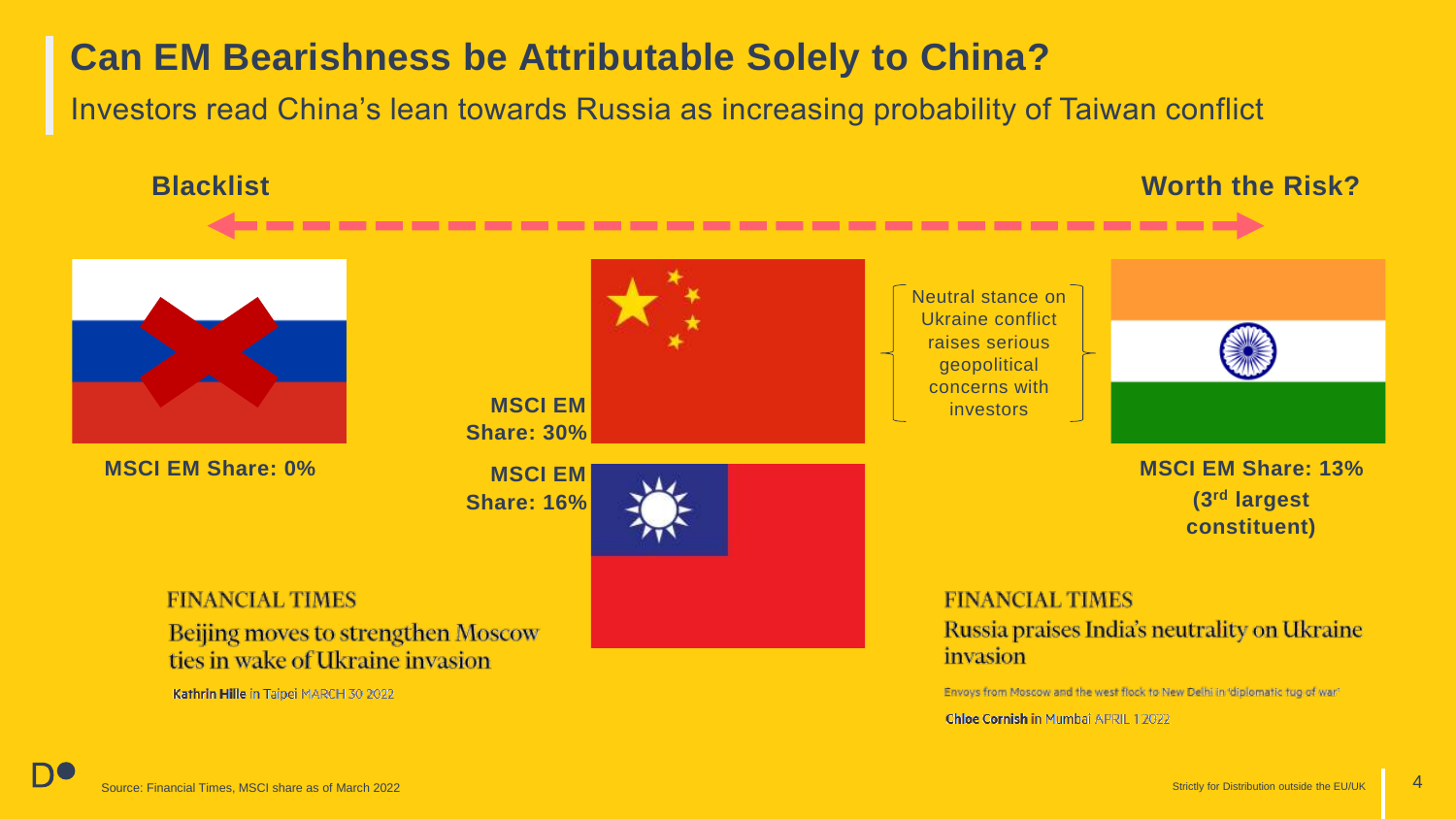## **China + Taiwan are a Dominant Share yet Growing Risk in EM Today**

Representing 45-55% of core EM indices and ~60% of global EM ETF allocations

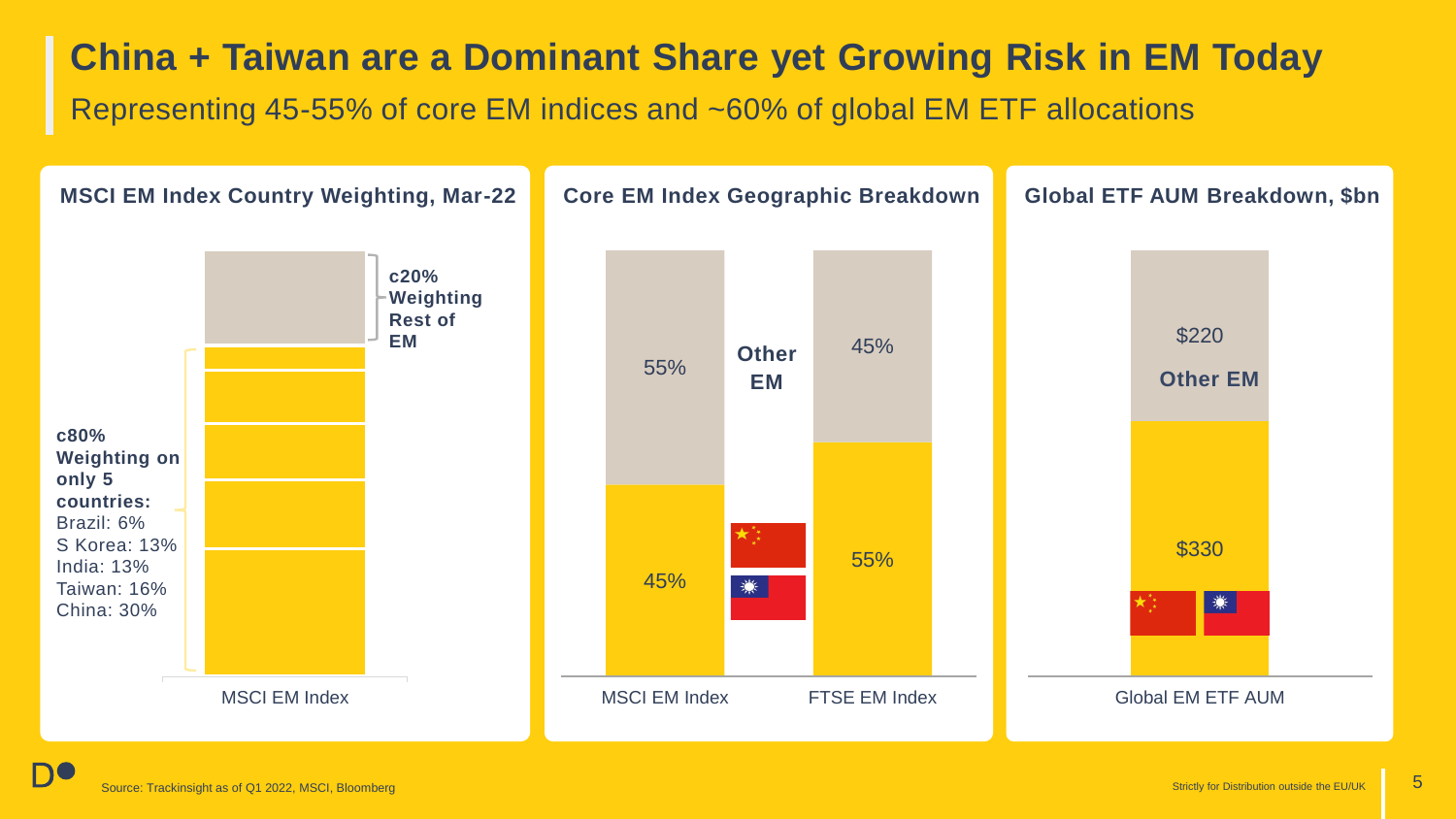## **Investors are Becoming Alert to this Risk, Voting with their Dollars**

Q1 2022 saw the third largest outflow for China and Taiwan in 25 quarters, worth \$12 billion

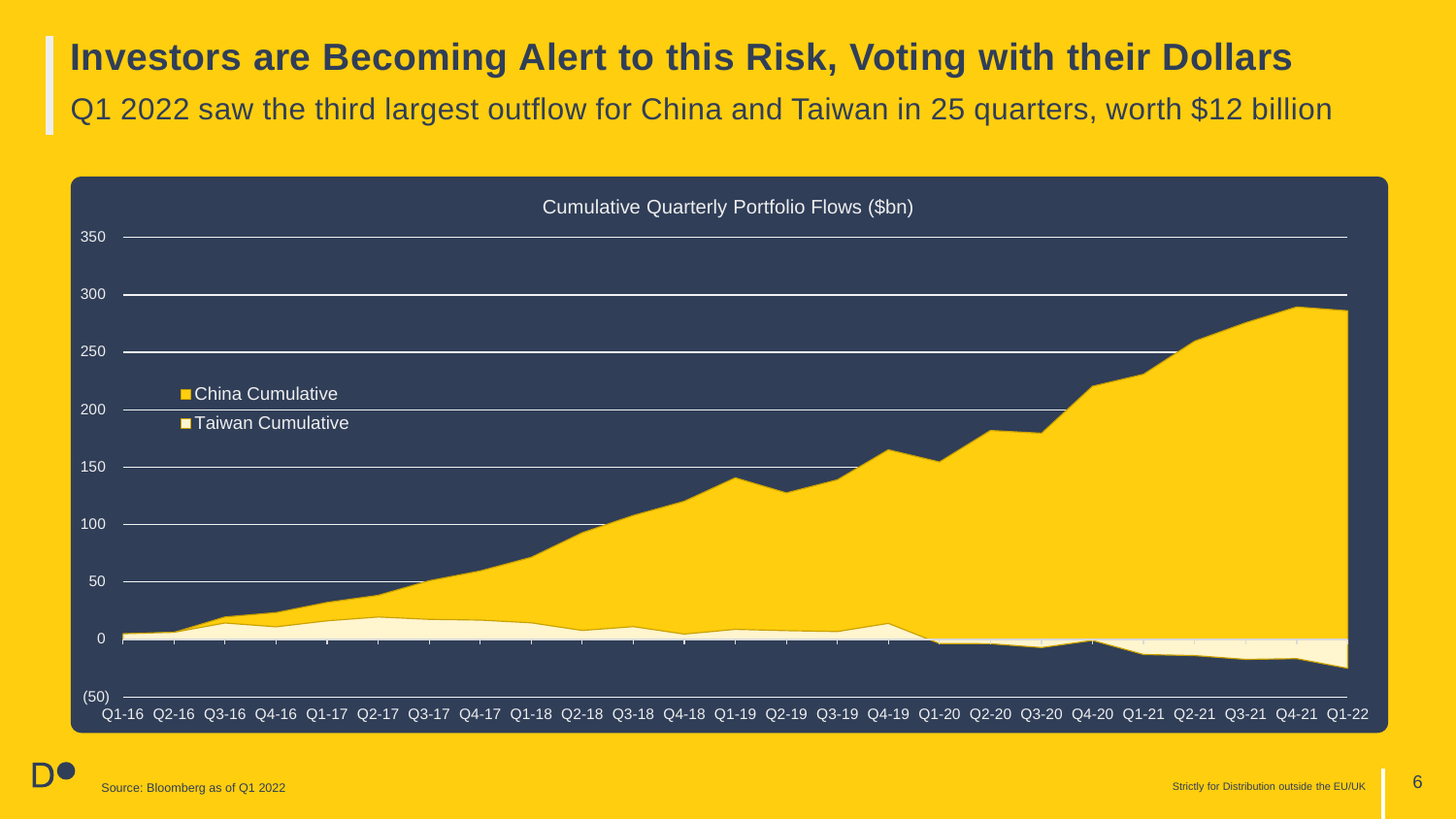## **What are the Alternatives in Emerging Markets ex China + Taiwan?**

Pressing need to re-house dollars that have left Russia and are leaving China + Taiwan

|                                      | China/<br><b>Taiwan</b> | <b>India</b> | <b>Southeast</b><br><b>Asia</b> | <b>LatAm</b>   | <b>MENA</b>      |
|--------------------------------------|-------------------------|--------------|---------------------------------|----------------|------------------|
| <b>Structural Growth Outlook</b>     |                         |              |                                 | X              | X                |
| <b>Demographics</b>                  | X                       | $\checkmark$ | $\checkmark$                    | $\checkmark$   | $\checkmark$     |
| Digitized 50%                        | $\checkmark$            | ×            | $\checkmark$                    | $\overline{?}$ | X                |
| <b>Geopolitically Less Sensitive</b> | ×                       | ?            | $\checkmark$                    |                | $\boldsymbol{?}$ |
| <b>Valuation Attractiveness</b>      | $\checkmark$            | ×            | $\checkmark$                    | $\checkmark$   | X                |
| <b>EM Diversification</b>            | ×                       | X            | $\checkmark$                    | $\tilde{?}$    | $\checkmark$     |
| Low Foreign Shareholding             | X                       | X            | $\blacktriangle$                | X              |                  |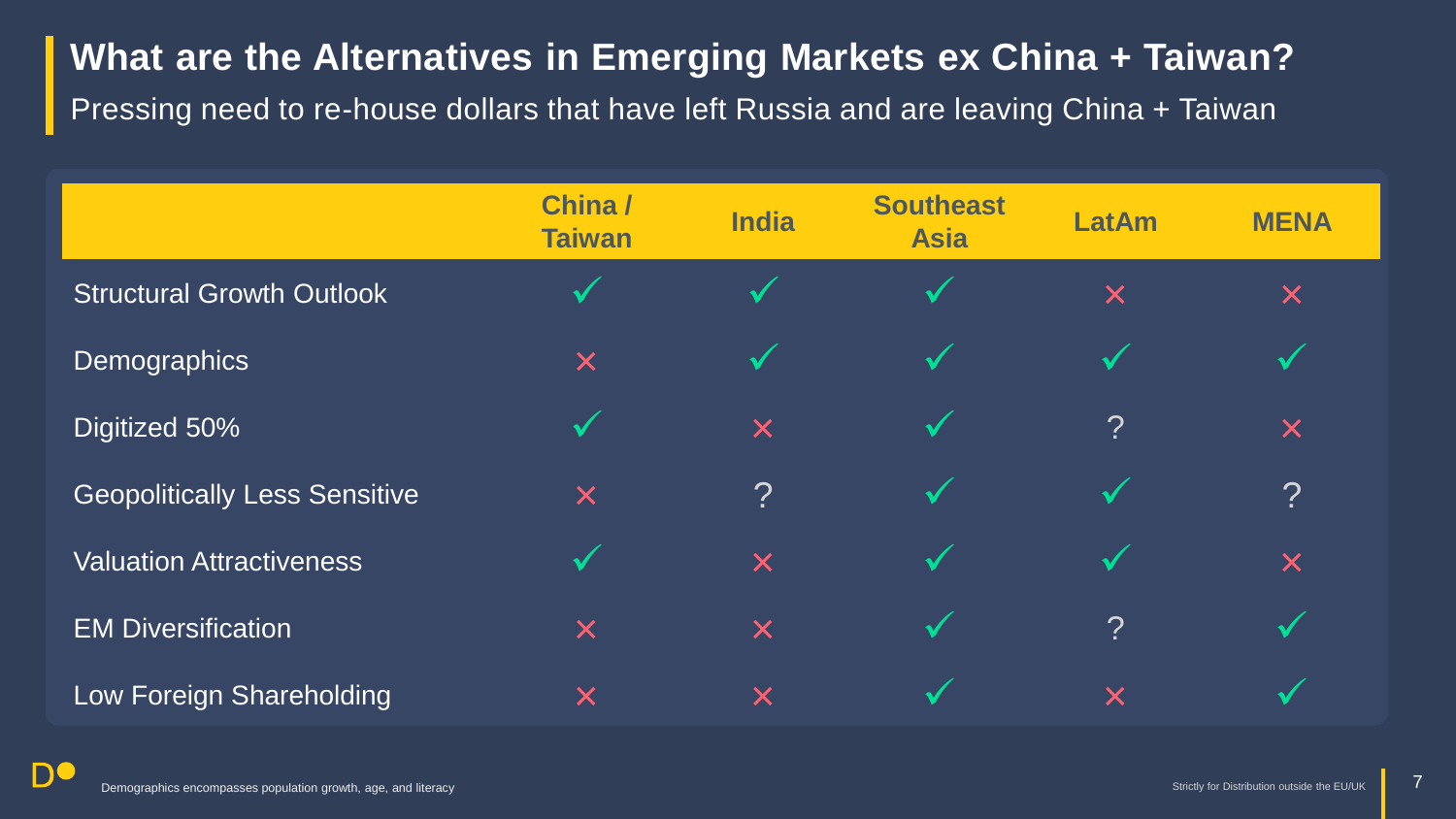# **Identifying the Next Generation of Emerging Market Growth**

Dawn's filter identifies five countries as the next generation of EM growth

## **Size** > 100 million population **Growth** >5% nominal \$ GDP CAGR since 2000 **Stability** Removed 178 countries Removed Japan, Mexico, USA

<5% FX depreciation CAGR since 2000

Removed Egypt, Ethiopia, Nigeria

### **Access**

<5% index representation

Removed Brazil, Russia, India, China



## **193 countries Characteristics of Asia's Growth Cubs**



**Size** 5 large countries collectively spanning 880m people, 440m smartphones, and a GDP similarly sized to India's \$2.5tr GDP



**Growth** Among the 15 fastest growing economies in the world since 2000. CUBS GDP growth from 2021 to 2026 forecast to be faster than USA, EM ex-China, India, China, the BRICs, and LatAm



**Young** Median age is under 28, driving consumption, competitiveness, and digitization



**Digital** Young educated population drives accelerated digital adoption, surpassing India and Latin America digital penetration levels



**Density** Amongst the highest urban density in the world driving productivity and faster scale economies

Source: IMF, World Bank, Bloomberg as of January-2022; Index refers to MSCI EM Indices. See glossary for definitions. Disclaimer: Favorable demographic growth does not guarantee favorable fund performance. In addition, Frontier Markets may face a higher risk of political instability, conflict, ethnic/civil/religious/socioeconomic unrest which can lead to higher volatility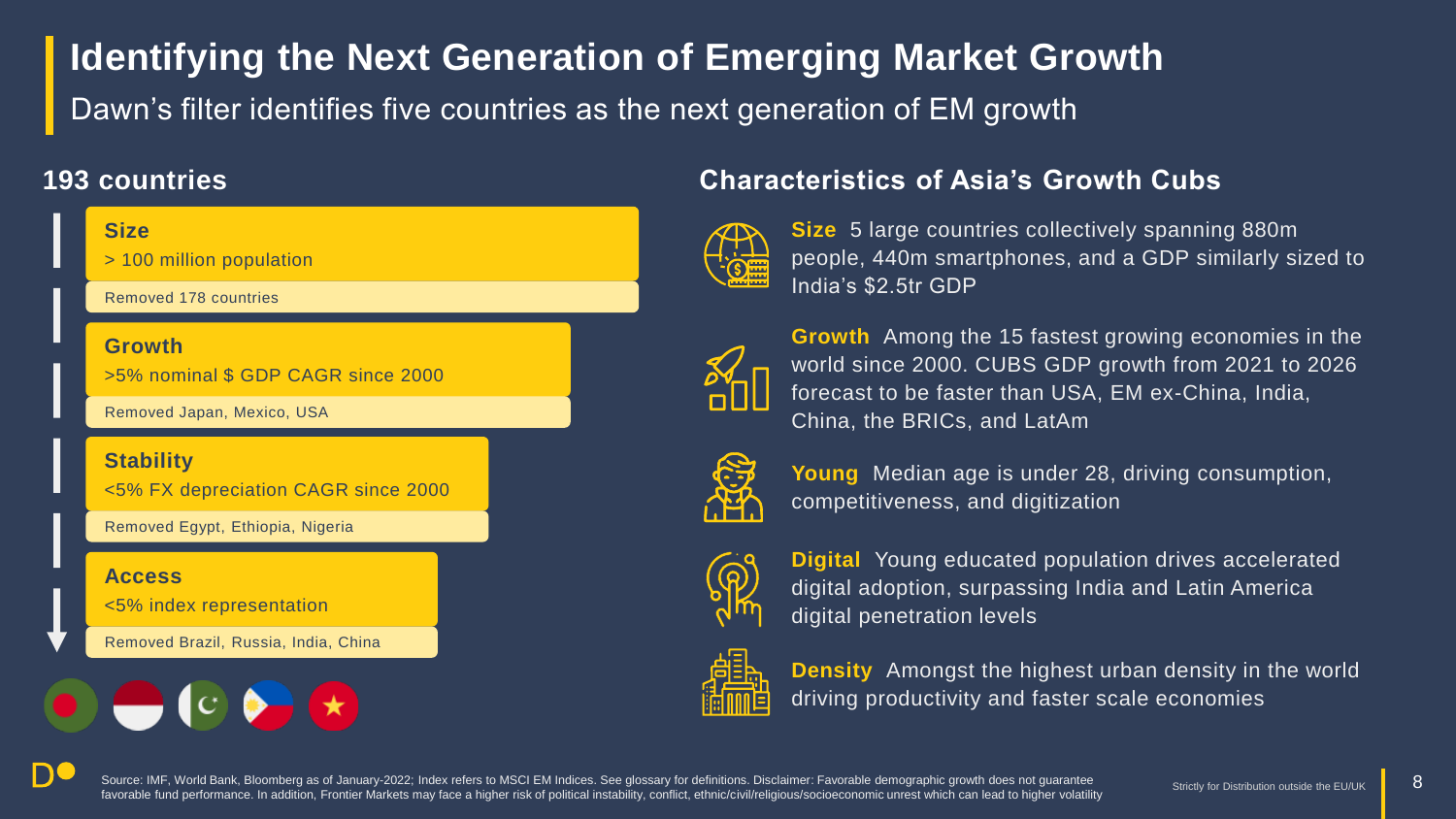# **Only One Way to Access the 5 Burgeoning Countries in Southeast Asia** 880 million people

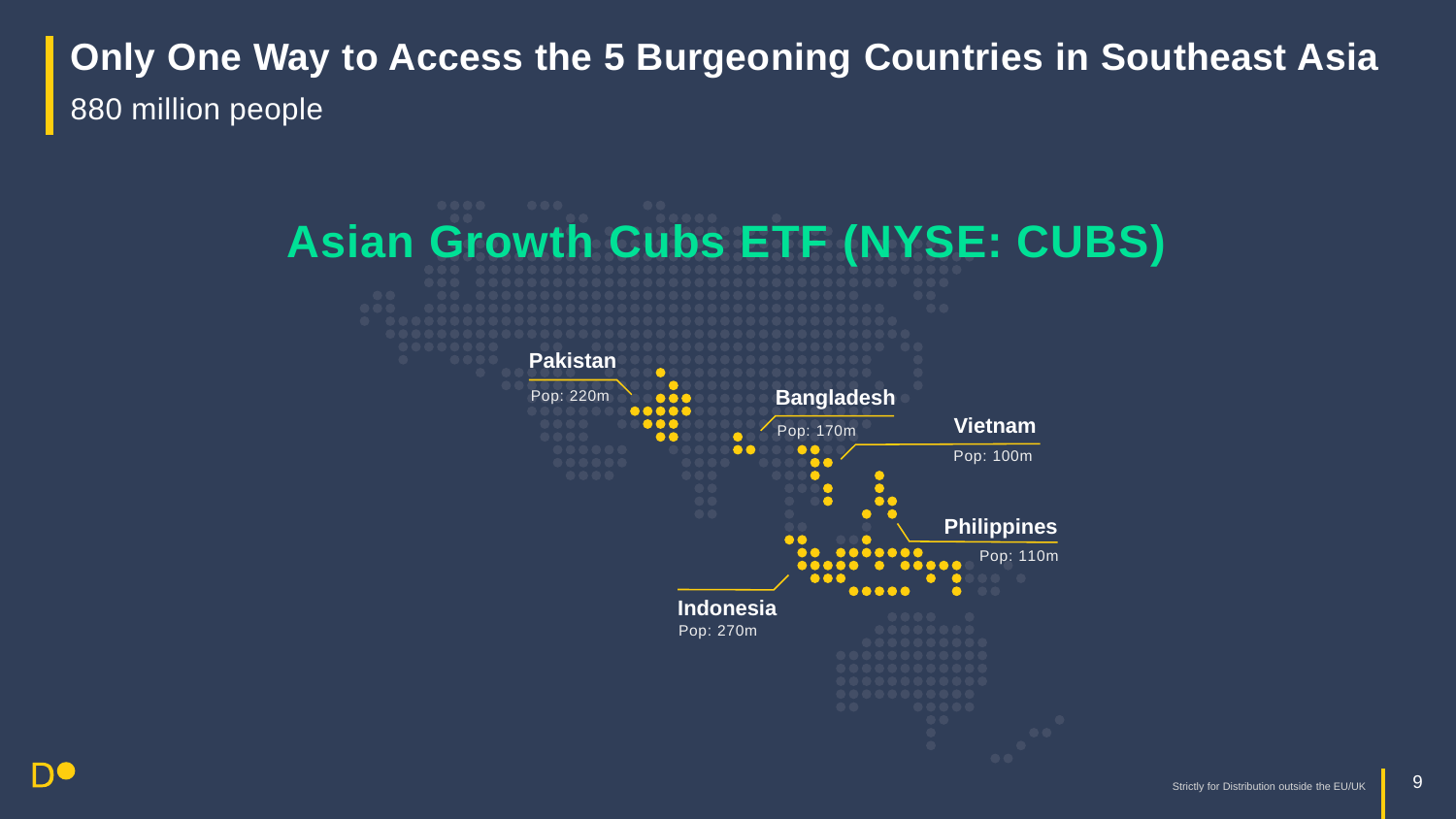## **CUBS Outperforms All Industry + EM Country Indices since 2000**

Performance of \$1,000 After 21 Years: 01-Jan-2000 to 01-Jan-2022



DC

Source: Bloomberg as of January-2022 - does not reflect fees/spreads/taxes; Please see the glossary page at the end for all details and descriptions of the indices. Past performance is not indicative of future results. You cannot invest directly in the Cubs Equity Index Composite. This is not a back-test for the Asian Growth Cubs ETF portfolio

Strictly for Distribution outside the EU/UK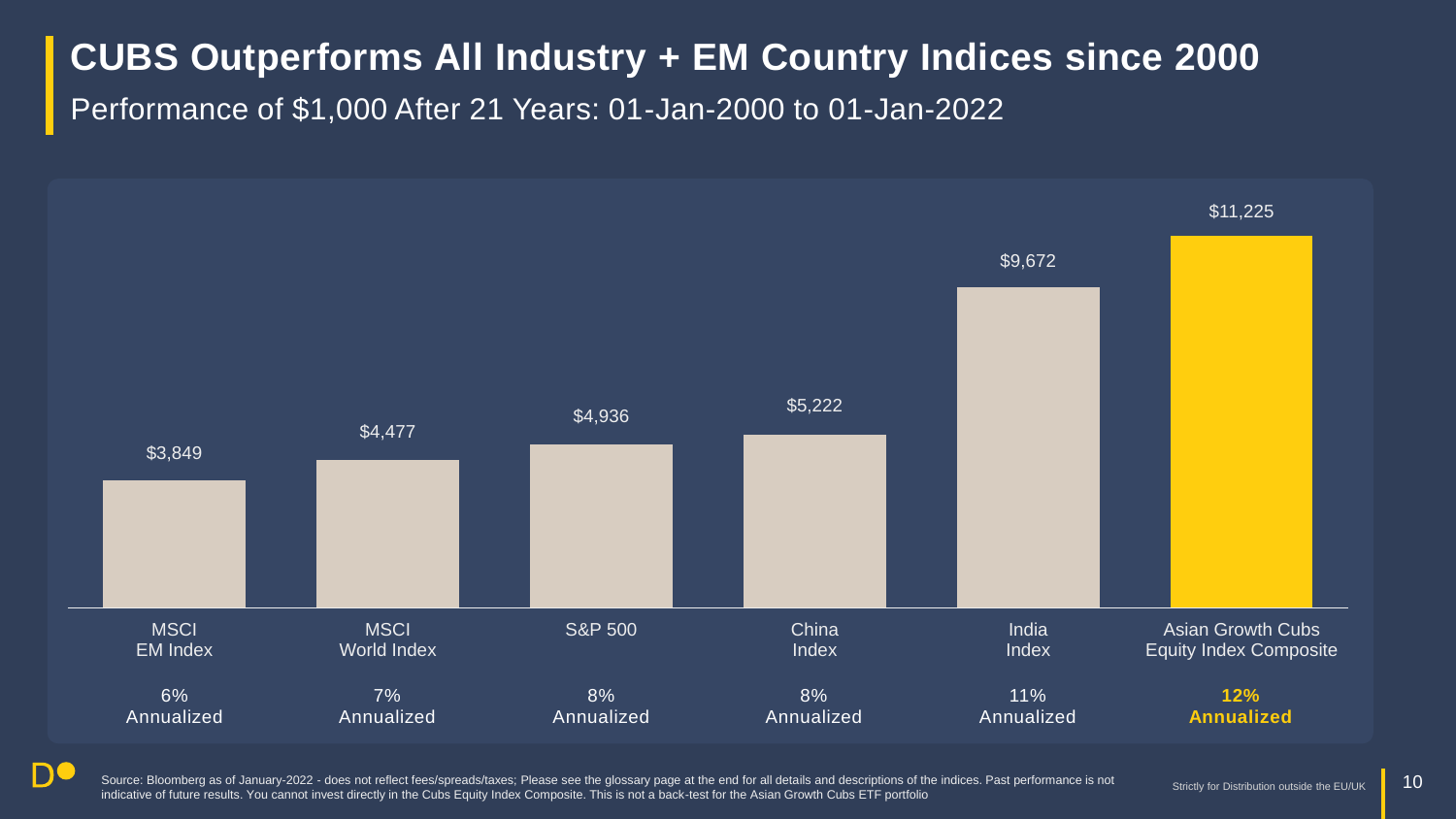# **CUBS Countries are Too Large to Overlook in any EM Allocation**

CUBS will be the next 1 billion middle class consumers

| 2021 Population, mn |       | 2021 GDP, \$trillion |      | <b>2021 Smartphone Penetration</b> |             |                           |
|---------------------|-------|----------------------|------|------------------------------------|-------------|---------------------------|
| China               | 1,405 | <b>USA</b>           | 22.9 |                                    | Smartphones | Smartphone<br>Penetration |
| <b>India</b>        | 1,390 | China                | 16.9 | China                              | 1,145       | 66%                       |
| <b>CUBS</b>         | 880   | Japan                | 5.1  | India                              | 600         | 35%                       |
| <b>USA</b>          | 330   | <b>Germany</b>       | 4.2  | <b>CUBS</b>                        | 440         | 50%                       |
| Indonesia           | 280   | <b>India</b>         | 3.1  | <b>USA</b>                         | 274         | 82%                       |
| <b>Brazil</b>       | 225   | <b>UK</b>            | 2.9  | Indonesia                          | 170         | 62%                       |
|                     |       |                      |      | <b>Brazil</b>                      | 119         | 55%                       |
| <b>Pakistan</b>     | 215   | <b>France</b>        | 2.9  | <b>Russia</b>                      | 117         | 70%                       |
| <b>Nigeria</b>      | 215   | <b>CUBS</b>          | 2.5  | Japan                              | 94          | 66%                       |
| <b>Bangladesh</b>   | 170   | <b>Italy</b>         | 2.1  | <b>Mexico</b>                      | 88          | 57%                       |
| <b>Russia</b>       | 145   | Canada               | 2.0  | <b>Vietnam</b>                     | 81          | 68%                       |

Source: World Bank and IMF as of January-2022, rounded to nearest 5m people and near \$100bn in GDP. GDP based on 2021 IMF Forecast. 2021 Global Mobile Market Report, accessible via this link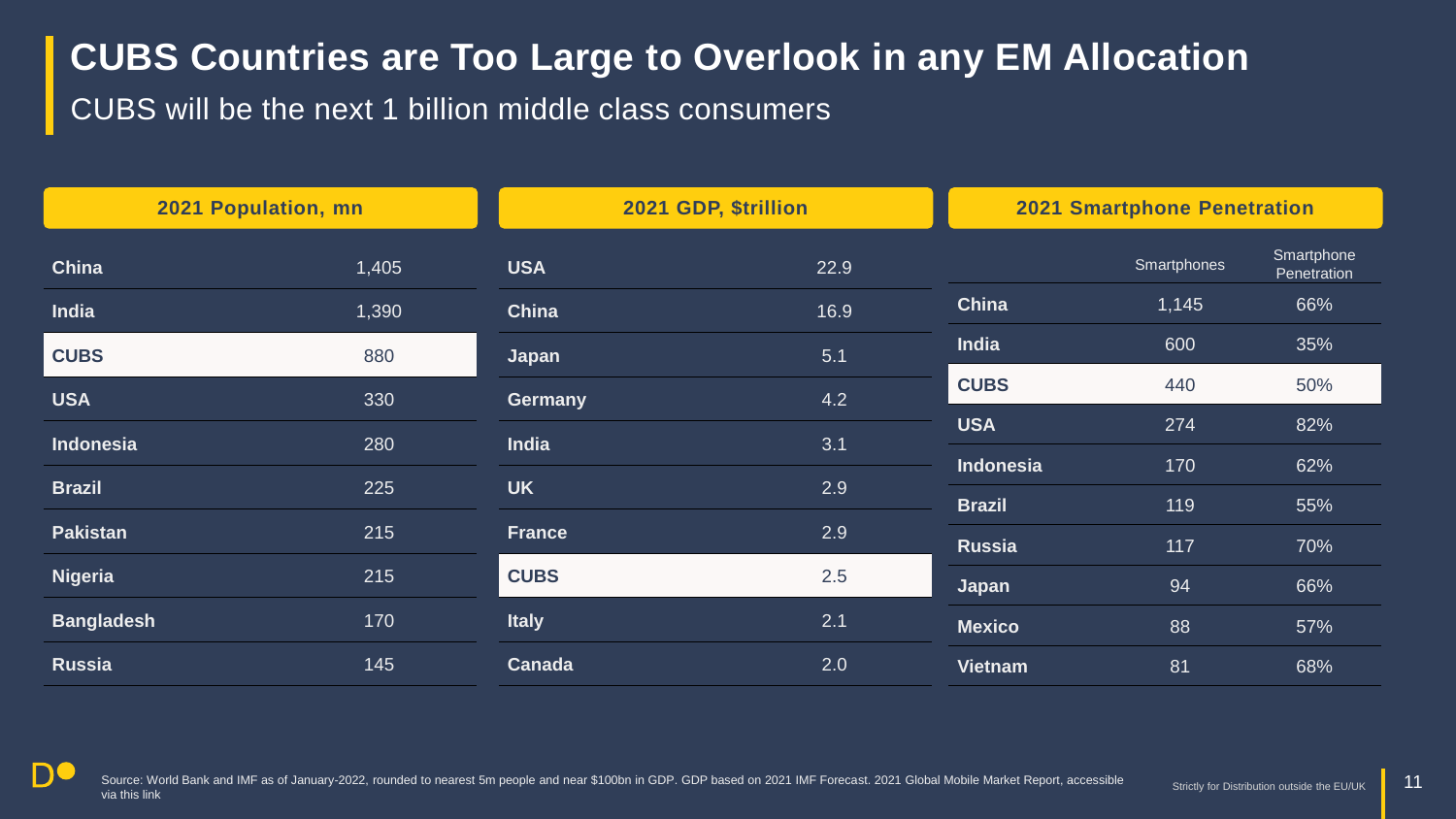## **CUBS Demographic is Large, Young, and Educated**

Population forecast to reach 1 billion by 2034

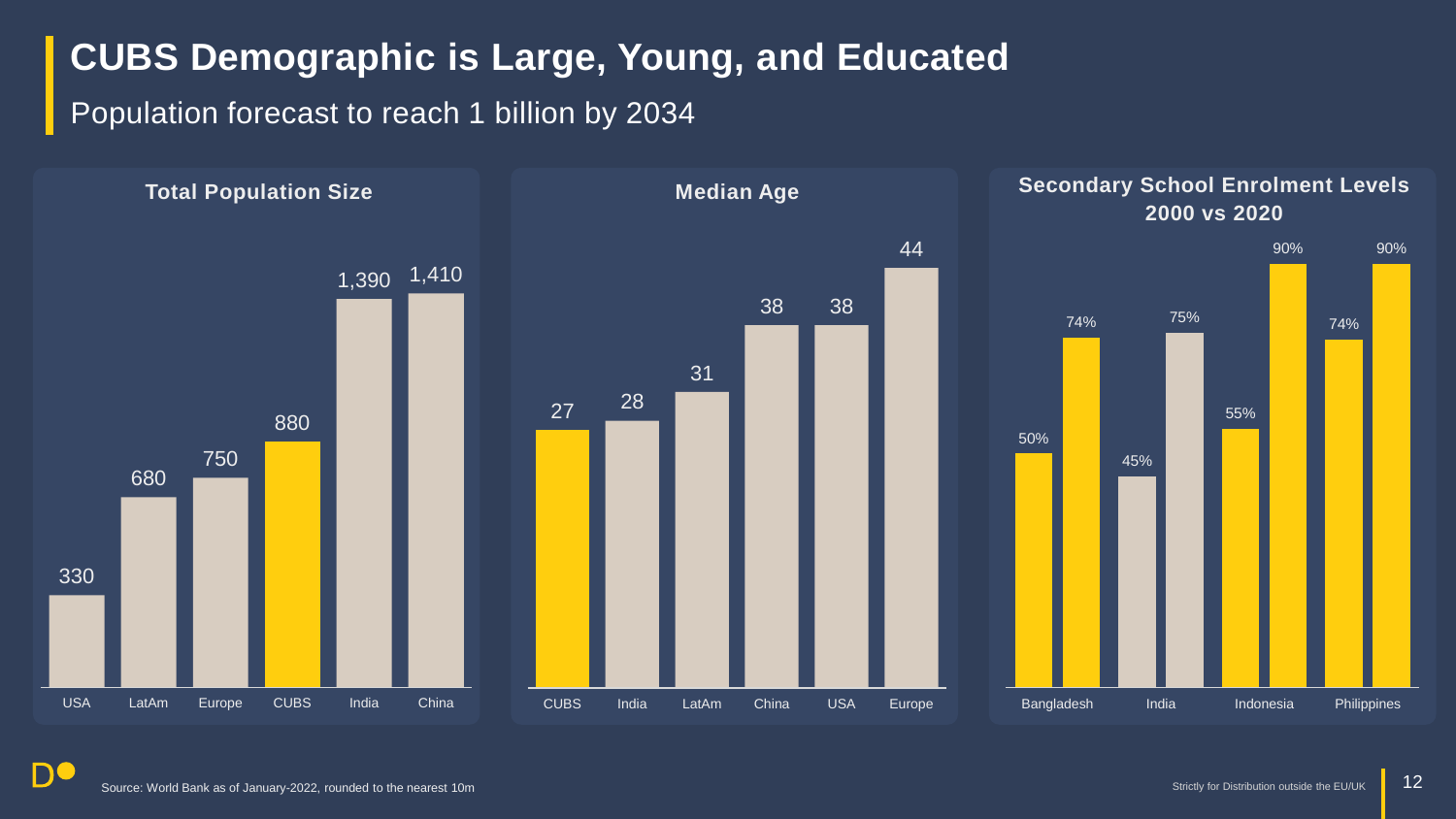# **CUBS Digital Adoption has Leapfrogged India**

Accelerating smartphone penetration enables rapid digitization of the economy



Source: Facebook as of Q3-2021; rounded to the nearest 10m. China not shown as Facebook access is restricted in China. 2021 Global Mobile Market Report Strictly for Distribution outside the EU/UK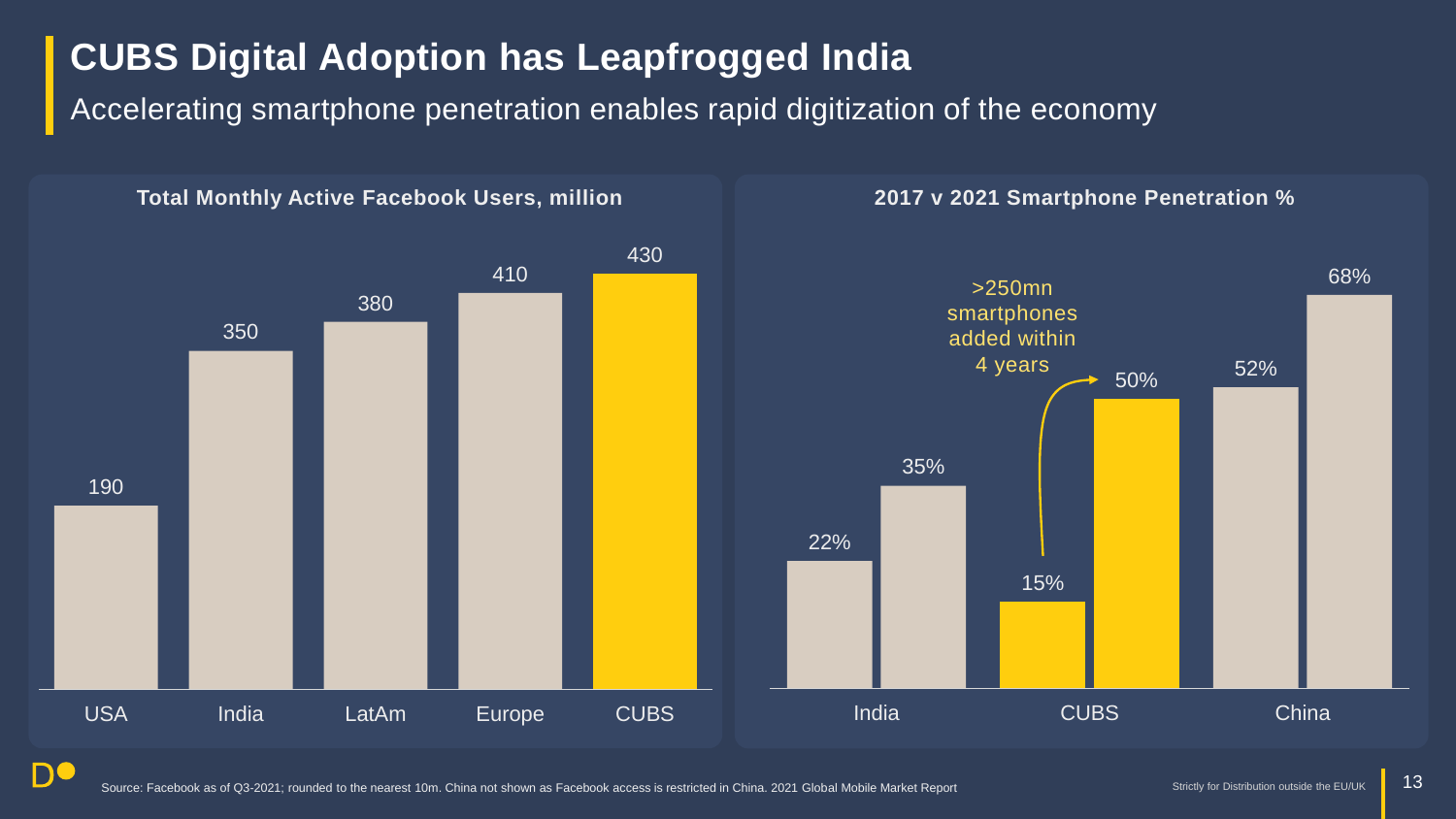# **CUBS Economic History: Long-Term Compounding, Moderate FX**

Bangladesh & Vietnam: Only Countries to Grow USD GDP Consecutively for >30 Years



Source: IMF as of January-2022. Emerging Markets and Emerging Asia definitions follow IMF standards. Asian Growth Cubs are straight average of the underlying CUBS countries Forecasts are no guarantee of future results and favorable GDP growth may not necessarily translate to favorable market performance; IMF & Bloomberg as of January-2022. Emerging Markets and Emerging Asia definitions follow IMF standards. Asian Growth Cubs are straight average of the underlying CUBS countries. See glossary for definitions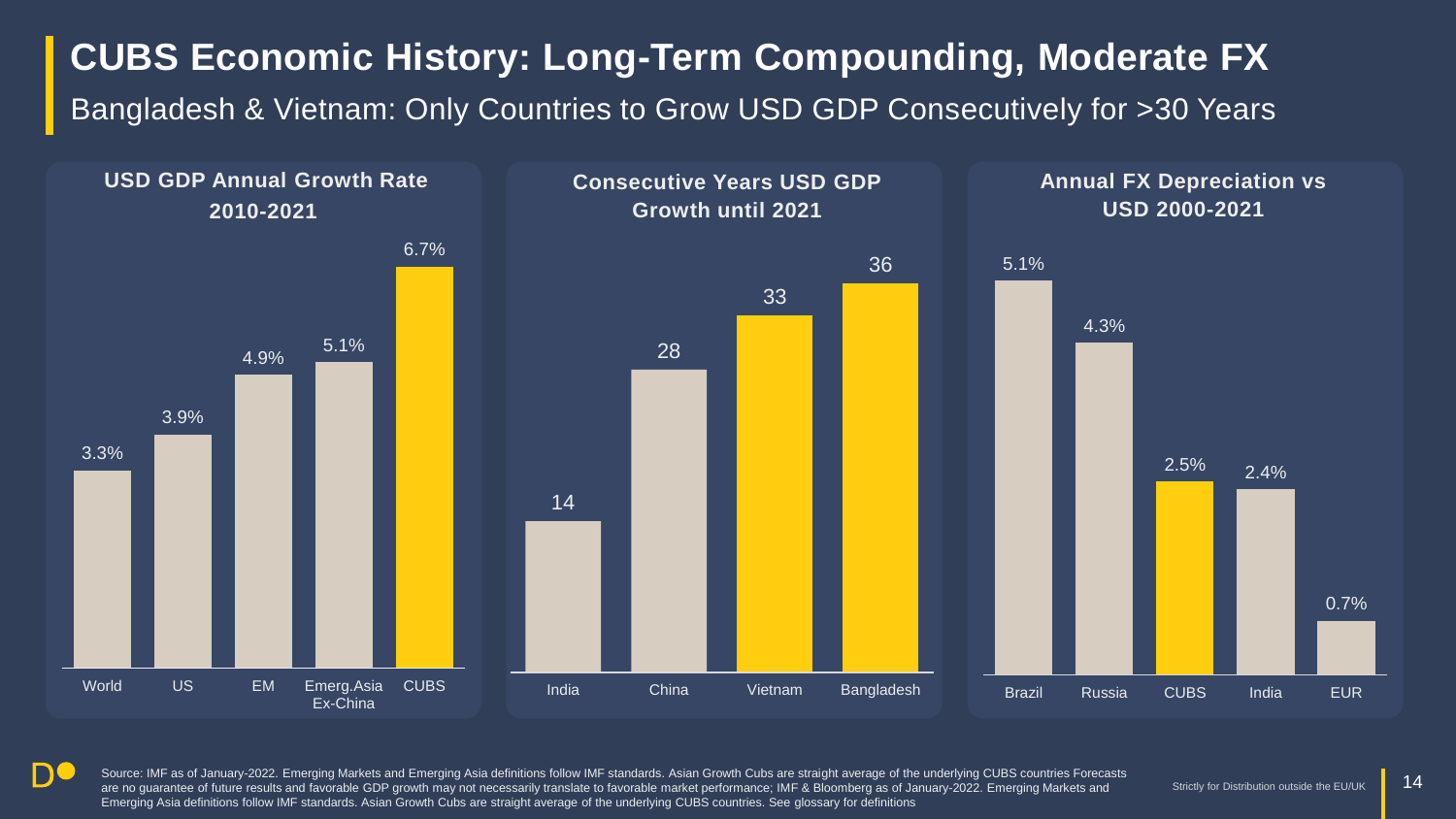# **CUBS Economic Future**

**USD GDP Annual Growth Rate, IMF Forecast 2021-2026**

## Superior USD GDP growth rate + tailwind of market cap catch-up

4.9% 6.1% 7.5% 8.2% 9.0% USA World EM EM Ex-China CUBS

### **Free Float vs Market Cap vs GDP Size, \$bn**



**DC** 

Source: IMF as of January-2022. Emerging Markets and Emerging Asia definitions follow IMF standards. Asian Growth Cubs are straight average of the underlying CUBS countries Forecasts are no guarantee of future results and favorable GDP growth may not necessarily translate to favorable market performance; IMF & Bloomberg as of January-2022. Emerging Markets and Emerging Asia definitions follow IMF standards. Asian Growth Cubs are straight average of the underlying CUBS countries. See glossary for definitions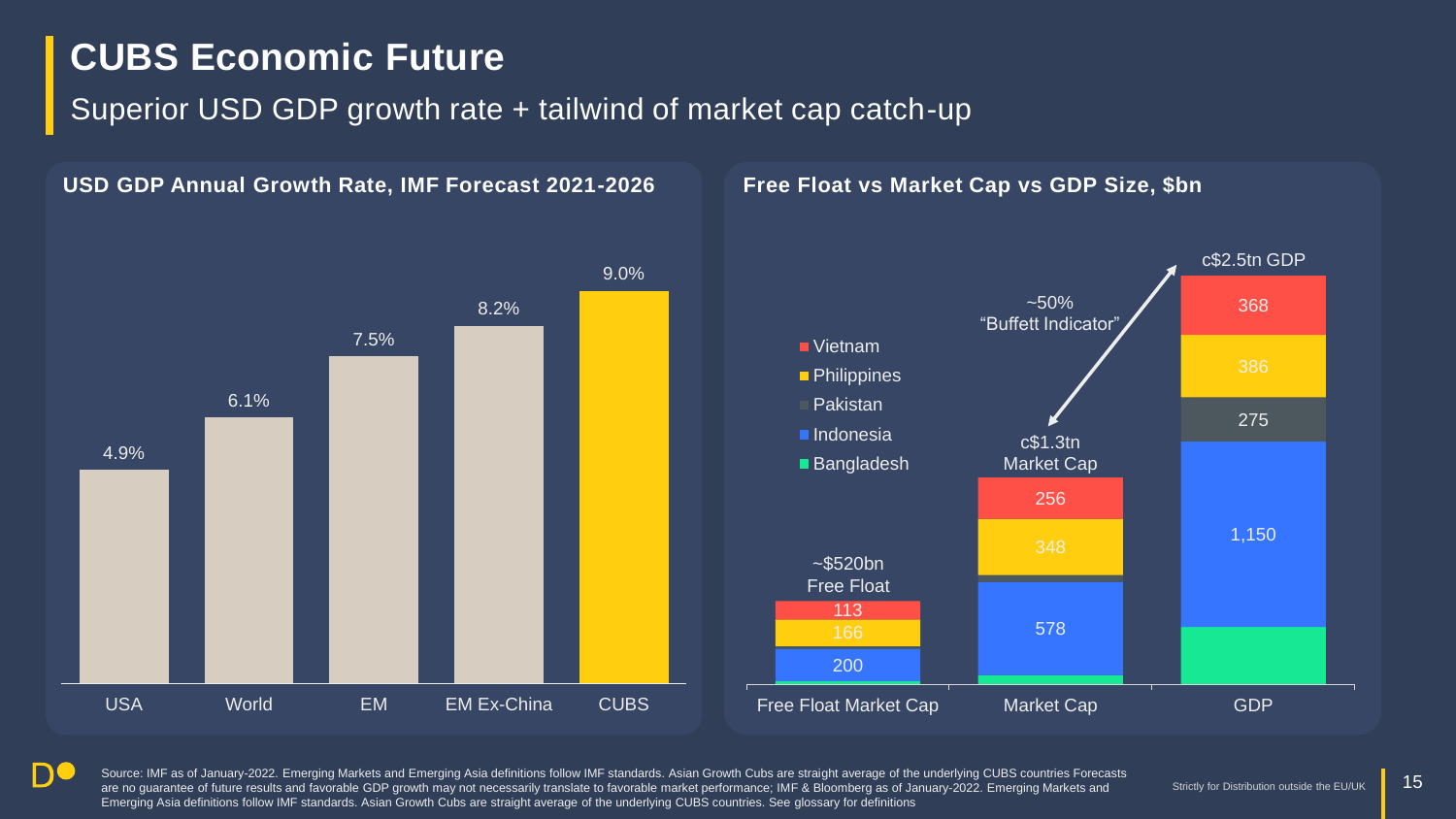## **CUBS GDP Approaching India, yet Market Cap is 60% Smaller**

CUBS remain hard to access for foreigner investors: 2 ADRs vs 13 for India, 151 for China



Source: IMF & Bloomberg as of January-2022. All based on 2021 actuals except GDP based on 2021 IMF Forecast. LatAm market capitalization is only based on Argentina, Brazil, Chile, Colombia, Mexico, Peru due to Bloomberg classification restrictions – this represents >90% of the regional GDP universe. Asian Growth CUBS in each case is the sum of the underlying CUBS countries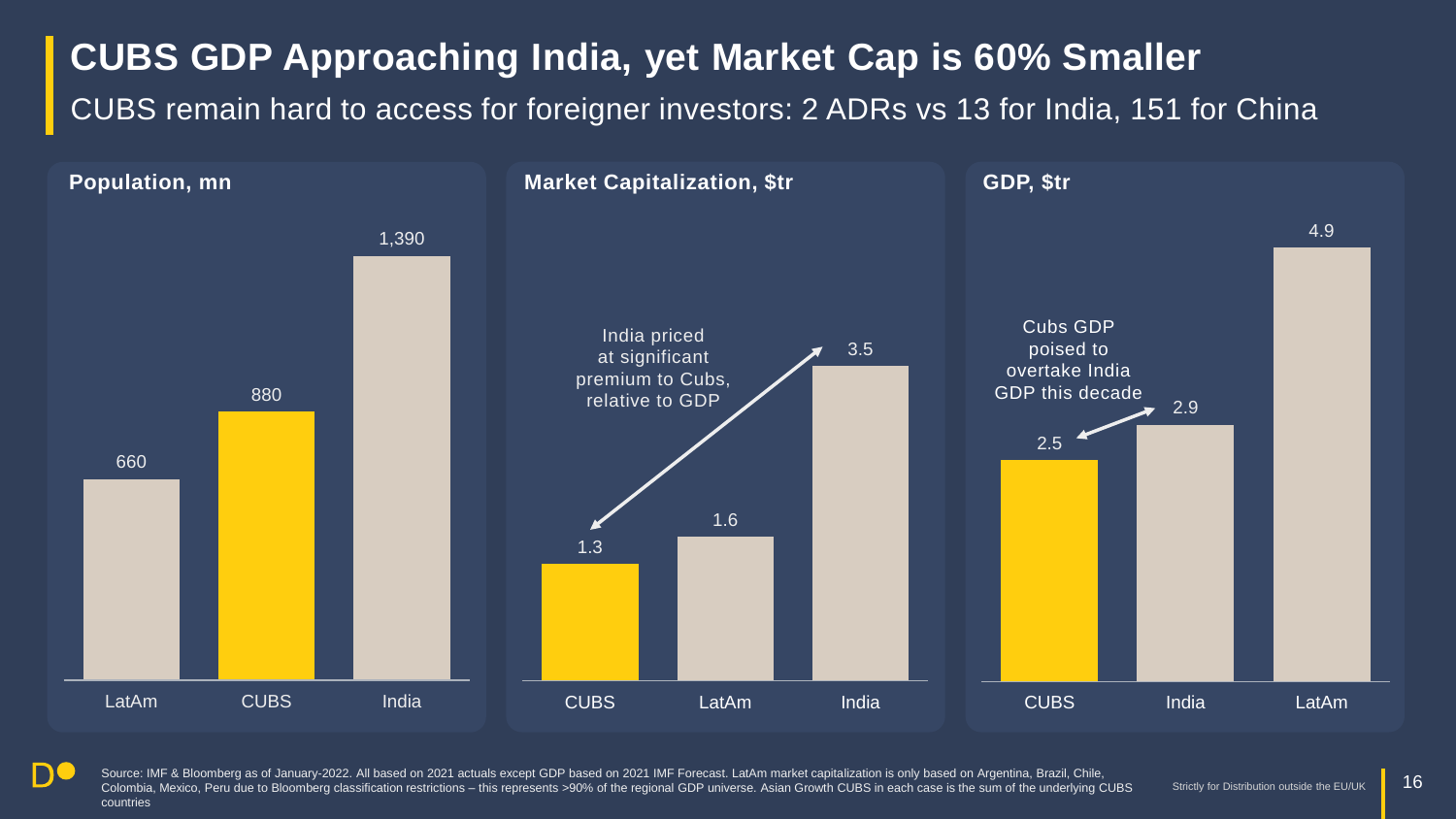# **CUBS Economic Future will be Technology Driven**

## Fueling future local IPO pipeline



**Unicorns in Cubs Universe Foreign Venture Capital Already See Potential** 

**TA TECHINASIA** Peter Thiel's VC fund, Sequoia join \$75m round of Bangladesh B2B commerce firm

Bloomberg

**Tiger Global Joins Rush for Pakistan Startups With Fintech Bet** 

## Bloomberg **Startup Fever Is**

## **Gripping the World's Last Big Untapped** Nation

Global investors are pouring money into Pakistan's budding tech sector. Funding this year has outstripped the last six combined.



Tiger Global backs Bangladesh-based ShopUp's \$34m Series B extension round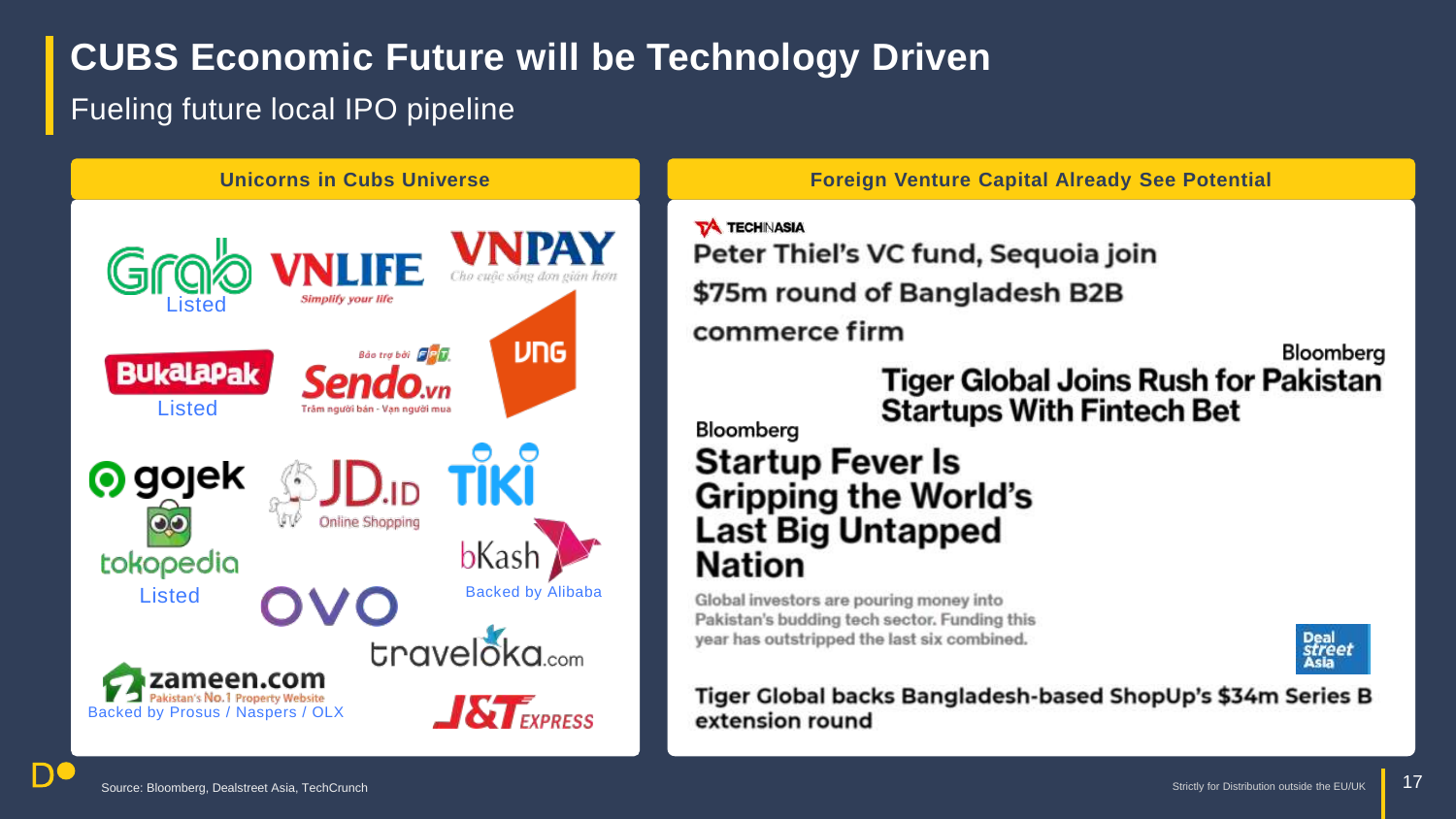**Largest EM Indices hold Close to Zero Allocation to CUBS** CUBS ETF is the only active + direct access product to the CUBS markets



DC

Source: Bloomberg as of January-2022; MSCI PE composite consists of MSCI indexes for Bangladesh, Indonesia, Pakistan, Philippines, Vietnam equally weighted. Discount vs the index refers to the difference in Price-Earnings multiple valuation between the MSCI Index based PE valuation for the Cubs (outlined above) and the PE valuation for the S&P 500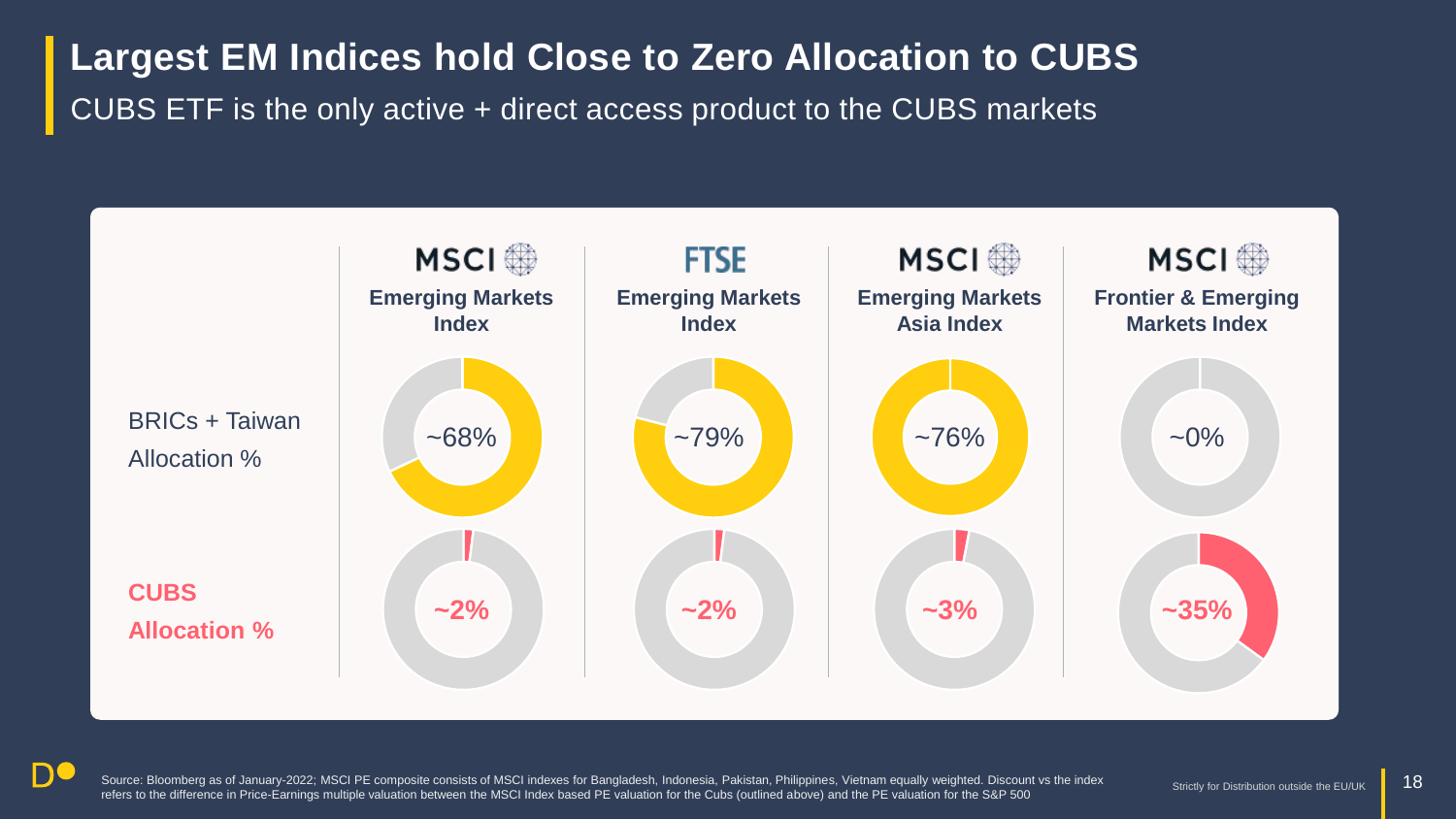# **CUBS Invests in Local Champions Mirroring Global Category Leaders** Geared to financials, technology media telecom, healthcare, and FMCG

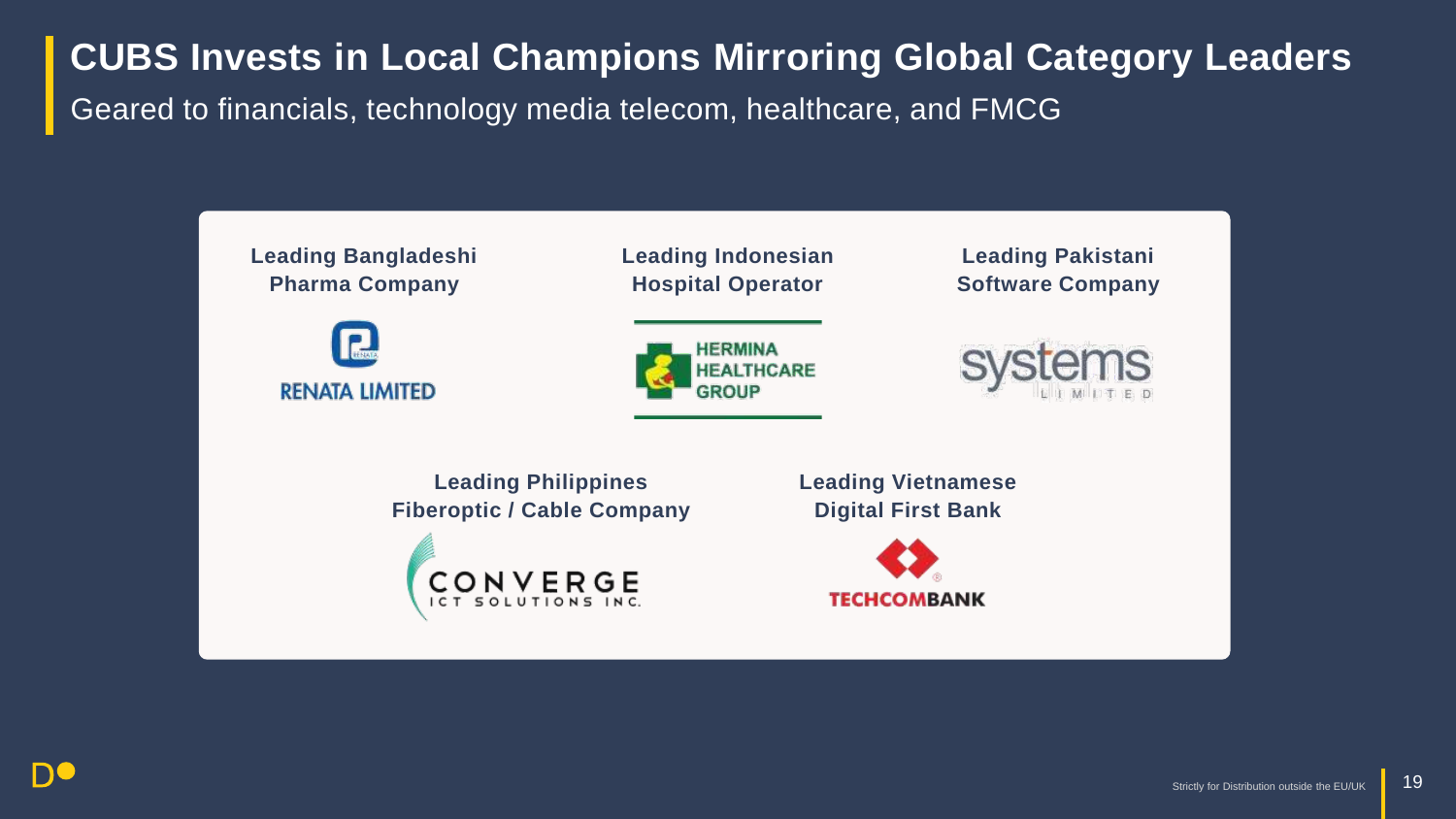## **Active Investment Management Balances Risk against Returns**

Top-down quantitative screen followed by bottom-up qualitative analysis

## **3,500 companies 1**

**Size Filter**

**ESG Filter** Excludes fossil fuels, tobacco, mining, etc

Free-float market cap threshold

**Liquidity Filter** Average daily traded value threshold

**Quality Filter** Revenue growth, profit margins, ROI

**Risk Filter** Leverage, NPLs, etc

### **80 companies**

**2**

**DC** 

## **Less than 50 companies 3**

### **Management Analysis** Ongoing meetings with c-suite executives

**Valuation Analysis** 2 standard deviation last 12 months P/E ratio analysis

### **Financial Analysis**

Analysis of the income statement, balance sheet, and cashflow statement

**80 companies**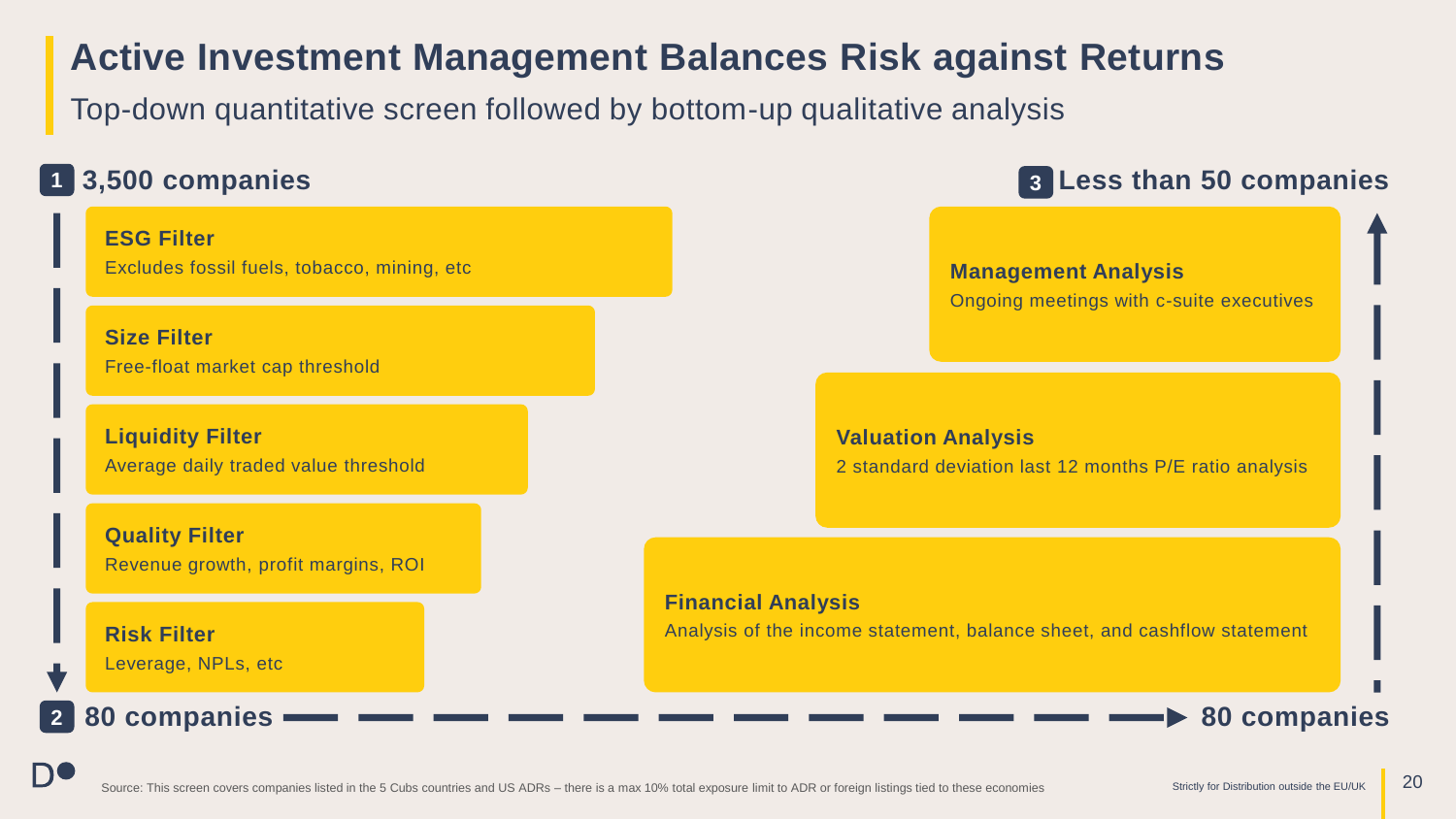## **Allocation of the CUBS Portfolio**

**DC** 

Selective exposure to industries poised to benefit from secular growth, with risk mitigation



Mega >\$15B; Large \$5-15B; Medium \$1-5B; Small <\$1B

## **46 holdings • c\$2b median market cap • c\$20m ADV per holding • c1.25 Sharpe ratio**

Source: Dawn Global portfolio as of 31-March-2022; subject to change. Pakistan/Other includes cash, USD ADR listing, and Pakistan. See Glossary for definitions. For a full list of portfolio Strictly for Distribution outsid holdings click https://dawnglobal.com/cubs-etf/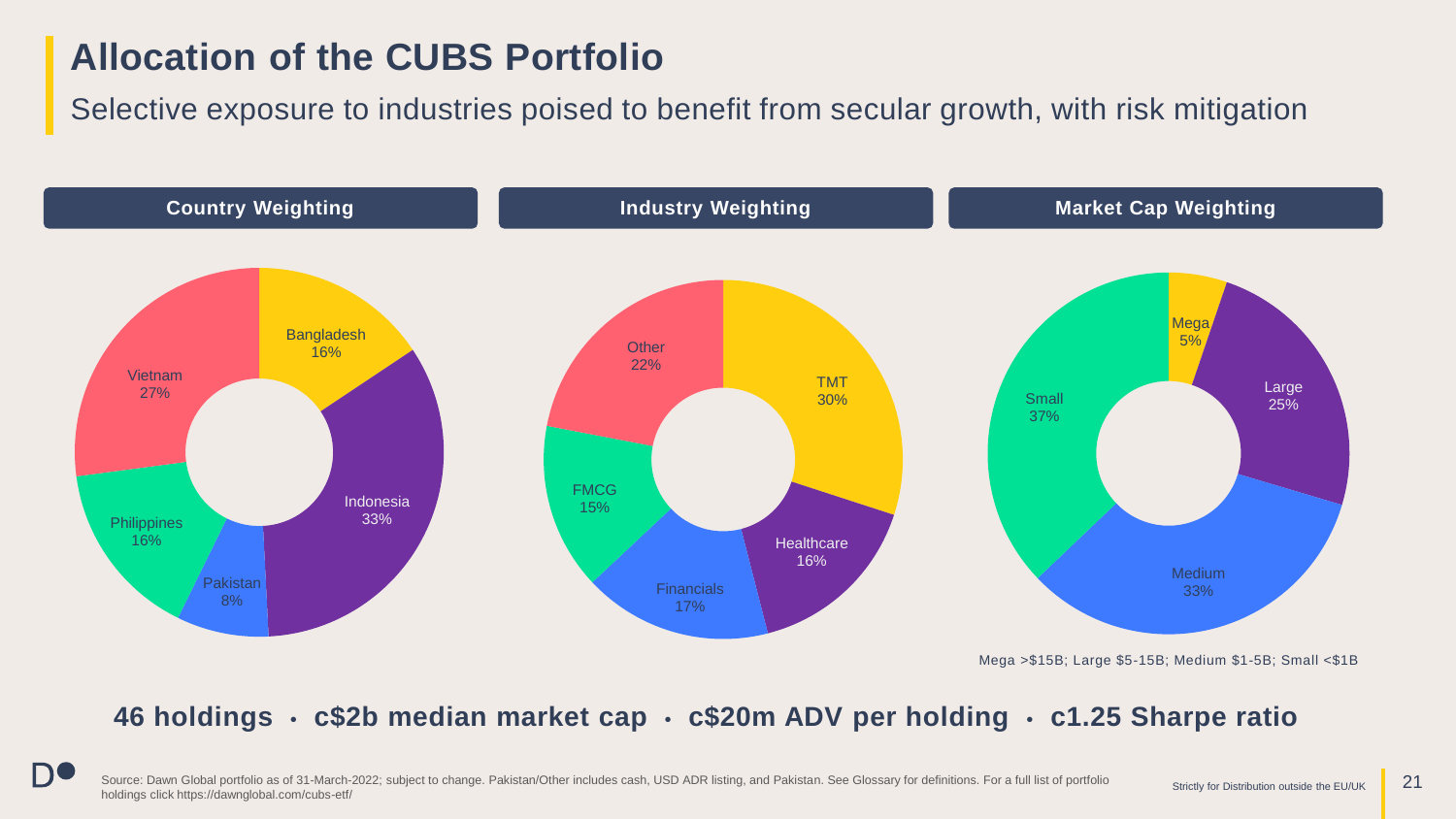# **CUBS has Outperformed All Major EM Indices**

CUBS ETF vs passive EM indices since CUBS ETF listing in June 2021

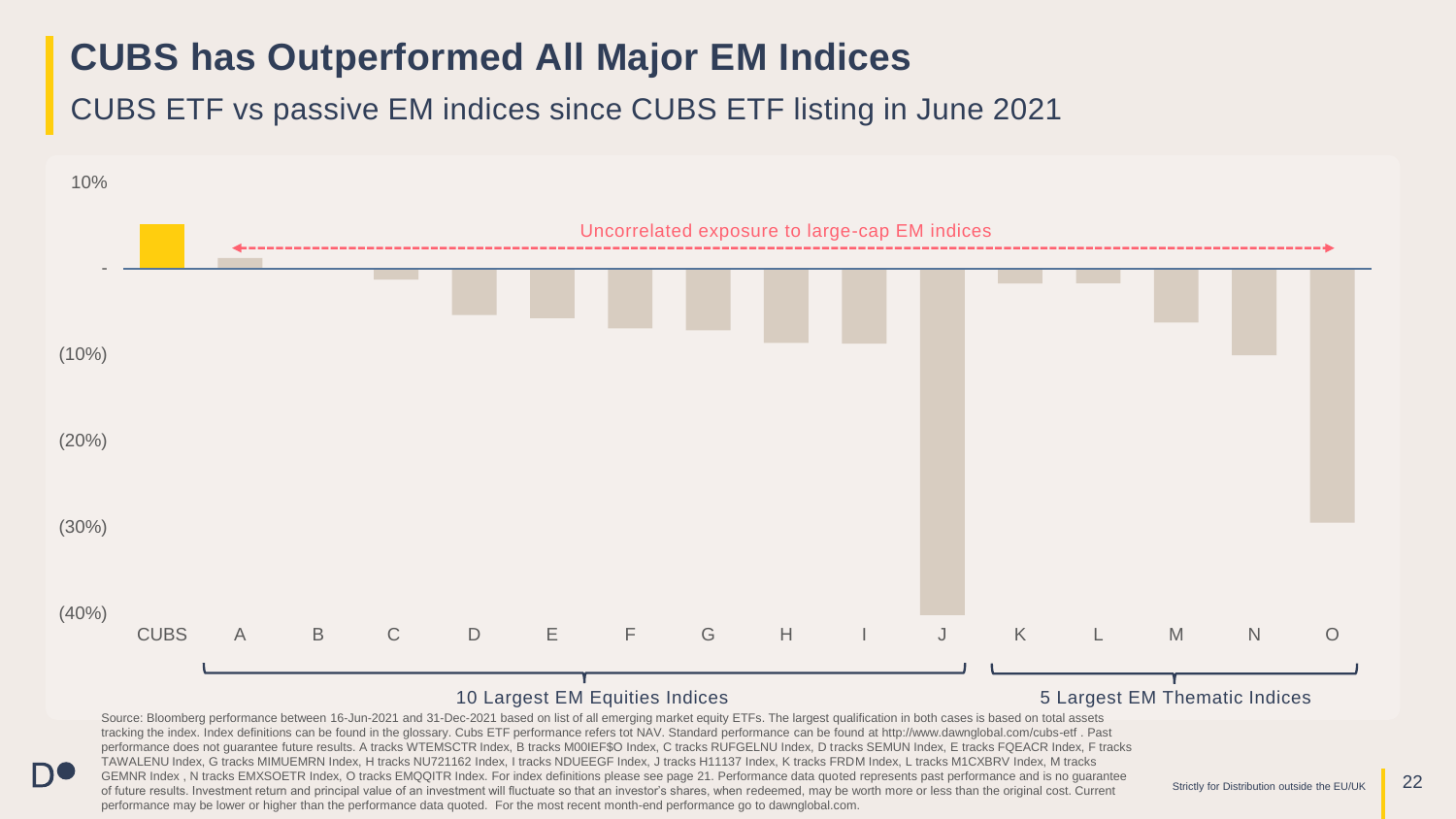## **While Valuations Remains Compelling**

Cubs' valuation discount to S&P 500 remains at ten-year high



Source: Bloomberg as of March-2022; MSCI PE composite consists of MSCI indexes for Bangladesh, Indonesia, Pakistan, Philippines, Vietnam equally weighted. Discount vs the index refers to the difference in Price-Earnings multiple valuation between the MSCI Index based PE valuation for the Cubs (outlined above) and the PE valuation for the S&P 500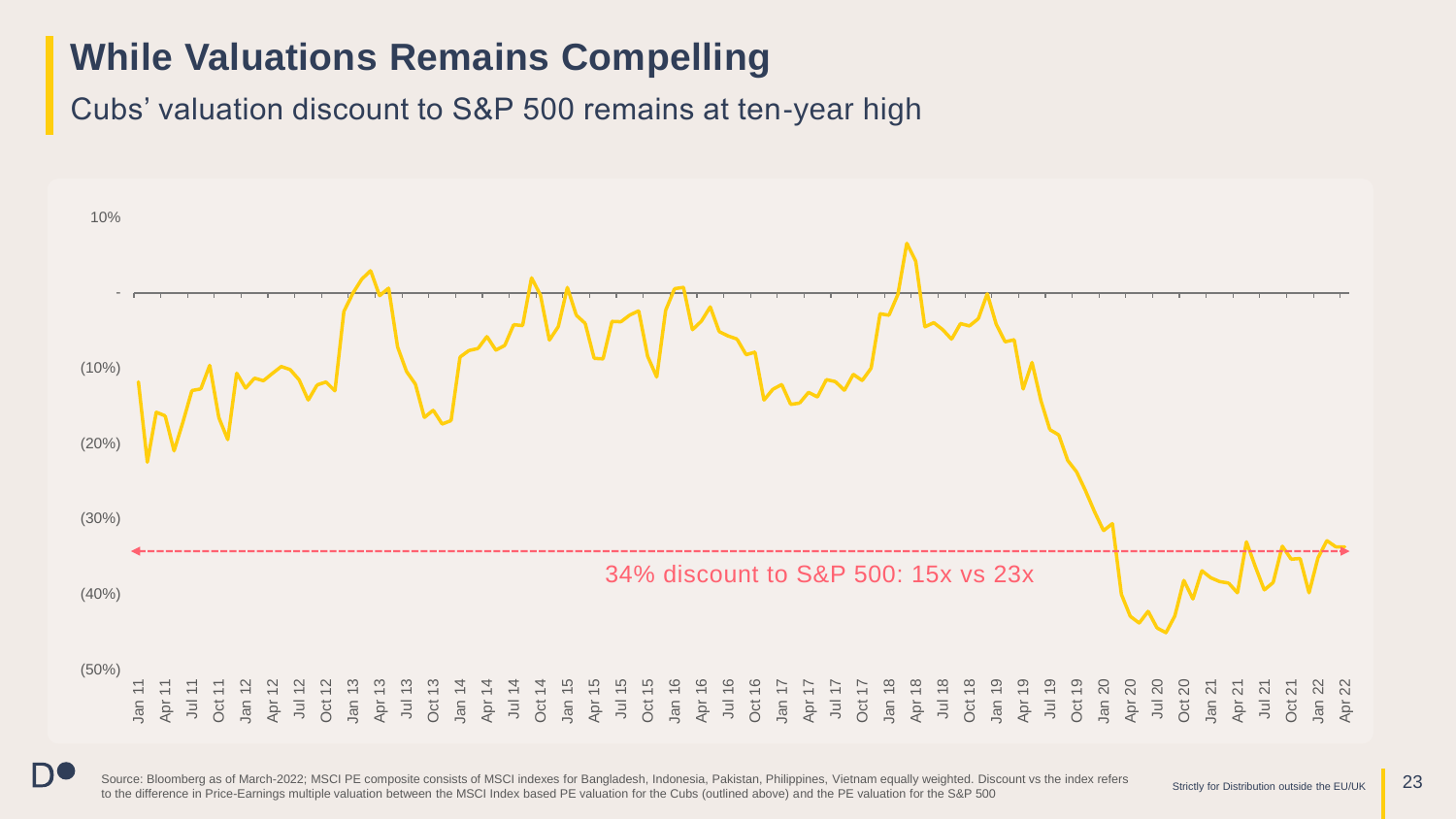# **Led by an Experienced EM Public + Private Equity Investor**

Partnered with institutional-grade firms



### **Dawn Global Founder & CEO: Maurits Pot**

- Experienced public + private investment partner in frontier and emerging markets at Kingsway Capital, a >\$2bn AUM fund. Travelled to >90 countries including the CUBS up to 4x annually (pre-covid). First EM work experience with a microfinance bank in Africa in 2008
- Started career in M&A at Goldman Sachs followed by trading at Vitol. Holds a bachelor's degree in economics

### **Dawn Global Research Collaboration**

• Dawn Global works with 3 experienced research analysts based in the region who Maurits has worked with since 2016

### **Dawn Global Advisory Board**

• Dawn Global has appointed an advisory board consisting of experienced investing, finance, legal, and research professionals to support Dawn Global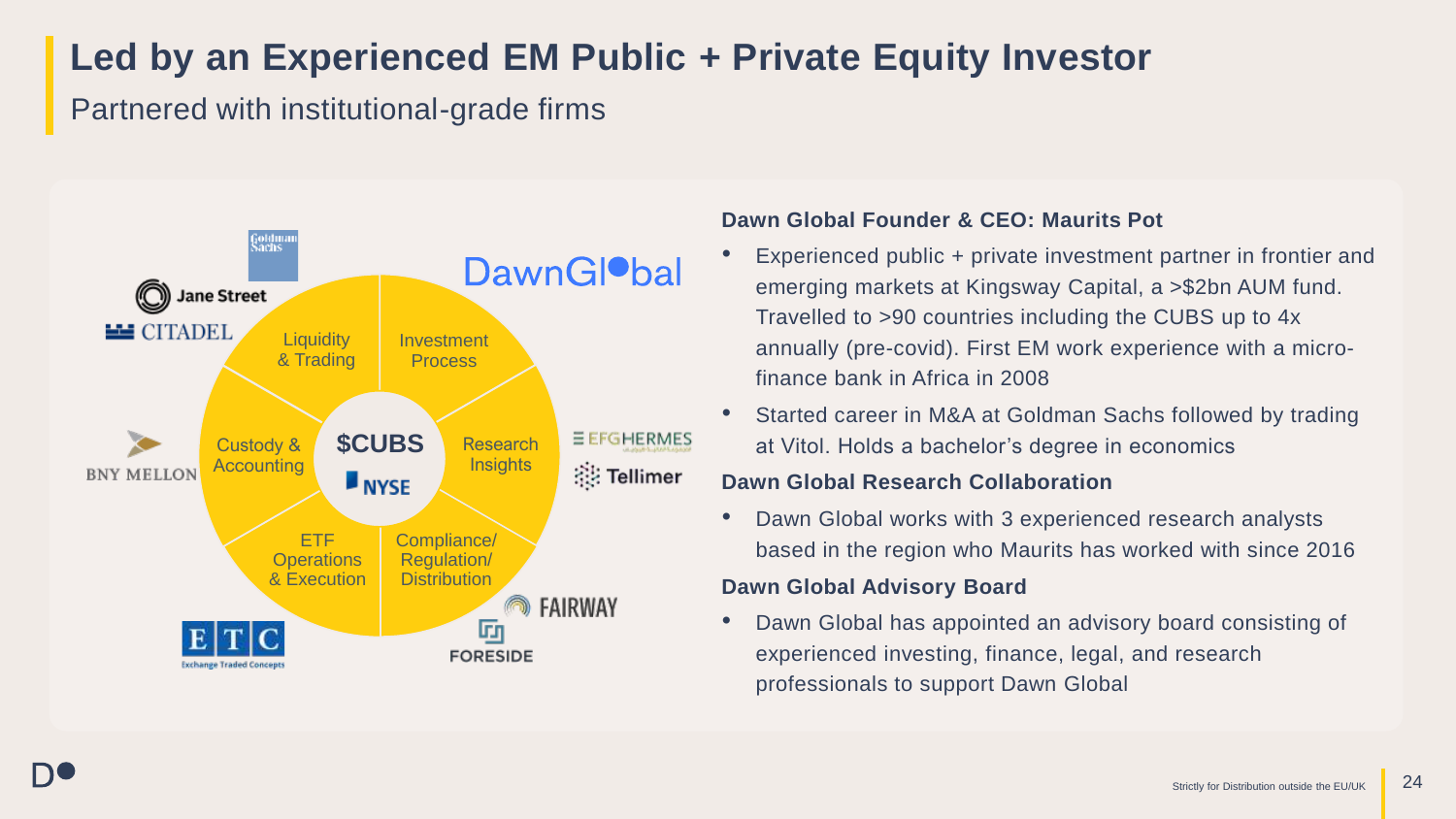## **First active thematic ETF ever to focus on Southeast Asia + EM**



**Secular Growth Tailwinds** Robust growth trends driven by burgeoning populations (1bn expected by 2035), strong economic fundamentals (c9% \$GDP CAGR up to 2026), stable socio-political environments, and accelerating digital adoption (surpassed India and LatAm)



**Rigorous Portfolio Process** Active investment focused on buying quality growing companies at reasonable valuations. Portfolio construction and security selection process combines top-down investment research and security screening, with bottom-up fundamental security analysis. Strict framework focused on mitigating single country, industry, and company risk



**Liquid Diversified Access** Daily liquid transparent USD access which diversifies country, FX, industry, and company risk into one product; CUBS focuses on countries with negligible EM index or ETF coverage



**Ex-China Exposure** CUBS is the only truly ex-China emerging market ETF product with 0% exposure to China or Taiwan, and the first ETF product focused on South and Southeast Asia, with a portfolio geared to tomorrow's industries. Benchmark agnostic approach with minimal overlap to traditional EM indices offers genuine EM diversification



**Entry Point** Valuations are 25-50% down from the peak after 5 years of c\$9bn foreign investor outflows, while fundamentals remain resilient



**Investing Experience** Led by investor operating in EM for c15 years and CUBS region for c6 years, providing existing depth of local relationships



**Lowest Cost** Lowest fee for this type of actively managed exposure, plus ETF wrapper tax benefits

Source: The fee benchmark is based on Bloomberg and ETFDB.com as of Jun-2021. ETF tax benefits concern the ability for ETFs to create and redeem shares with in-kind transactions that are not considered sales and therefore are not taxable events. Furthermore, ETFs are commonly associated with lower transaction costs and ETFs are subject to lower long-term capital gains taxes if held for over 1 year.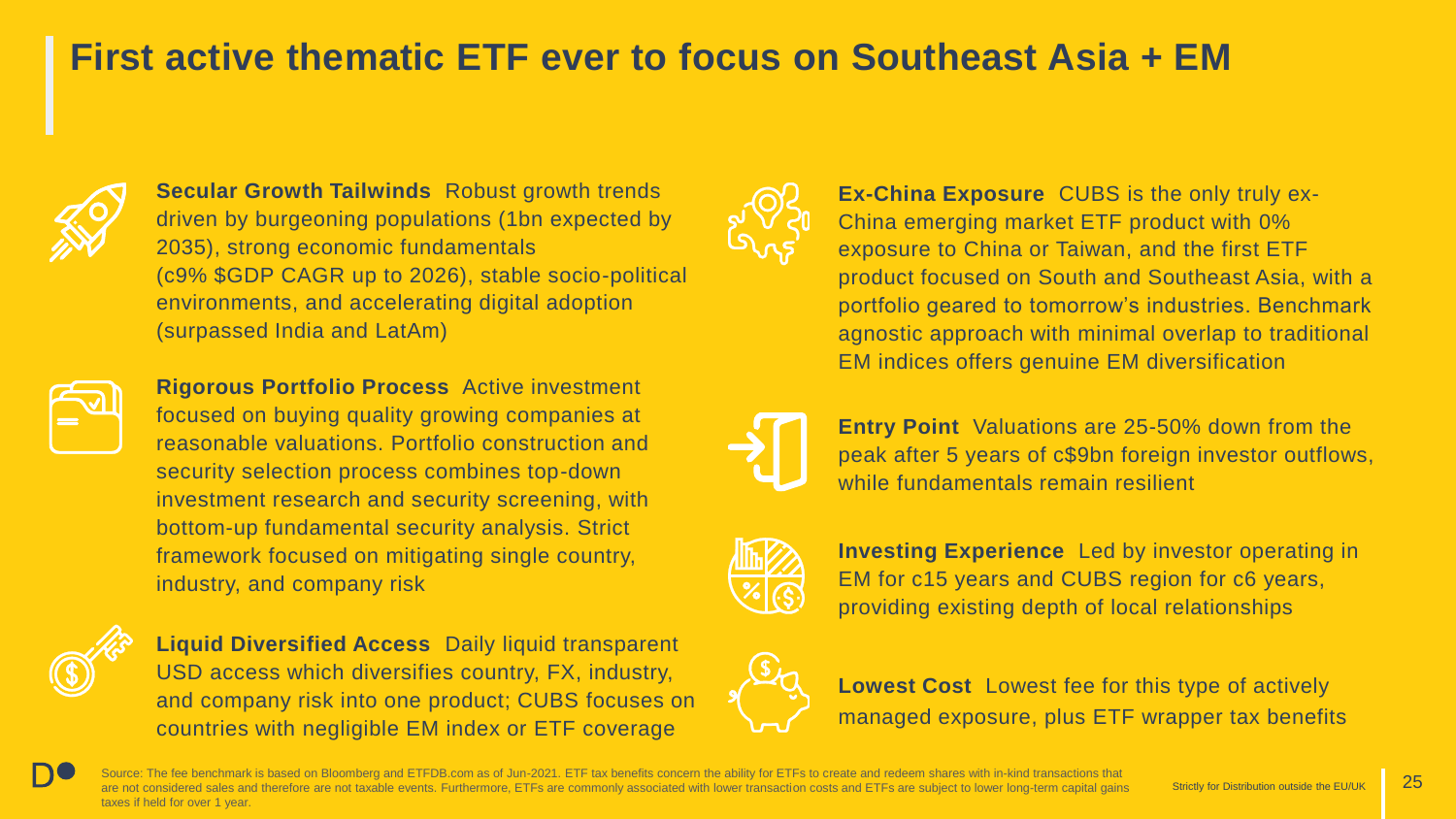## **Disclosure**

### **Investing involves risk including possible loss of principal.**

Emerging markets are subject to greater market volatility, lower trading volume, political and economic instability, uncertai nty regarding the existence of trading markets and more governmental limitations on foreign investment than more developed markets.

In addition, Frontier financial markets, markets in the earliest stages of development, may be impacted by political instabil ity, war, terrorist activities and religious, ethnic and/or socioeconomic unrest. These and other factors make investing in frontier ma rket countries significantly riskier than investing in developed market or Emerging markets, emerging market countries.

Changes in currency exchange rates and the relative value of non-U.S. currencies will affect the value of the Fund's investment and the value of your shares. Because the Fund's NAV is determined in U.S. dollars, the Fund's net asset value ("NAV") could decline if the currency of the non-U.S. market in which the Fund invests depreciates against the U.S. dollar, even if the value of the Fund's holdings, measured in the foreign currency, increases. Currency exchange rates can be very volatile and can change quickly and unpredic tably.

### **Before investing carefully consider the Fund's investment objective, risks, charges, and expenses contained in the prospectus available at [www.dawnglobal.com.](http://www.dawnglobal.com/) Read Carefully before investing.**

**Investment Advisor Sub-Investment Advisor Distributor** Exchange Traded Concepts LLC Dawn Global Limited Foreside Fund Services, LLC